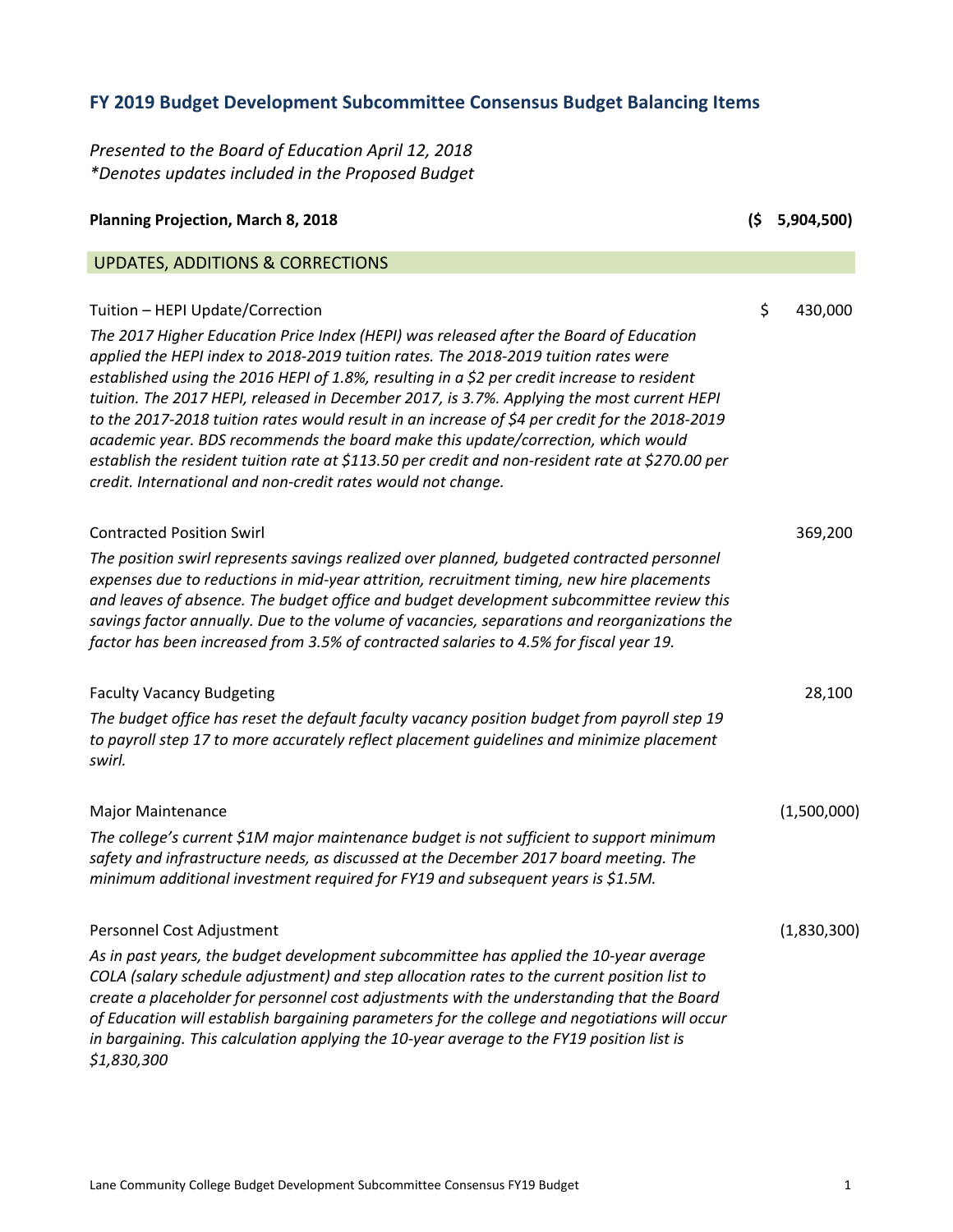| PROGRAM REVISION, REORGANIZATION, & EFFICIENCIES                                                                                                                                                                                                                                                                                                                                                                                                  |              |
|---------------------------------------------------------------------------------------------------------------------------------------------------------------------------------------------------------------------------------------------------------------------------------------------------------------------------------------------------------------------------------------------------------------------------------------------------|--------------|
| <b>Academic Progress Standards</b>                                                                                                                                                                                                                                                                                                                                                                                                                | \$<br>13,100 |
| Administrative support for the academic progress standards program will be provided by the<br>student success division.                                                                                                                                                                                                                                                                                                                           |              |
| Child and Family Education                                                                                                                                                                                                                                                                                                                                                                                                                        | 76,400       |
| An administrative support position and part of a management position will be moved to self-<br>support through program income.                                                                                                                                                                                                                                                                                                                    |              |
| <b>Cooperative Education</b>                                                                                                                                                                                                                                                                                                                                                                                                                      | 395,300      |
| Cooperative education will be distributed into departments and divisions to more directly<br>align instruction with local employers and internship opportunities. This will involve<br>reduction of one dean position, one project coordinator position, and reassignment of<br>current faculty. The cooperative education motor fleet will be liquidated; the college's motor<br>pool will be available to support cooperative education travel. |              |
| <b>Culinary Arts &amp; Hospitality Management</b>                                                                                                                                                                                                                                                                                                                                                                                                 | 152,600      |
| The culinary arts and hospitality management program will be developing an AA degree that<br>will be offered online and face to face. The vacant dean position will be eliminated.                                                                                                                                                                                                                                                                |              |
| <b>Drafting</b>                                                                                                                                                                                                                                                                                                                                                                                                                                   | 135,000      |
| The drafting program will reduce its full time faculty FTE from two to one, in keeping with<br>program review recommendations and student enrollment levels.                                                                                                                                                                                                                                                                                      |              |
| <b>Energy Management Program</b>                                                                                                                                                                                                                                                                                                                                                                                                                  | 449,900      |
| The Energy Management Program will become fully grant funded on July 1, 2018 through an<br>existing NSF grant. This will involve reassignment of one classified staff member to academic<br>technology and the non-credit training arm of energy management to the extended learning<br>division.                                                                                                                                                 |              |
| *Foundation                                                                                                                                                                                                                                                                                                                                                                                                                                       | 17,800       |
| The foundation will fund 25% of the events coordinator position, who works with the<br>presidential lecture series.                                                                                                                                                                                                                                                                                                                               |              |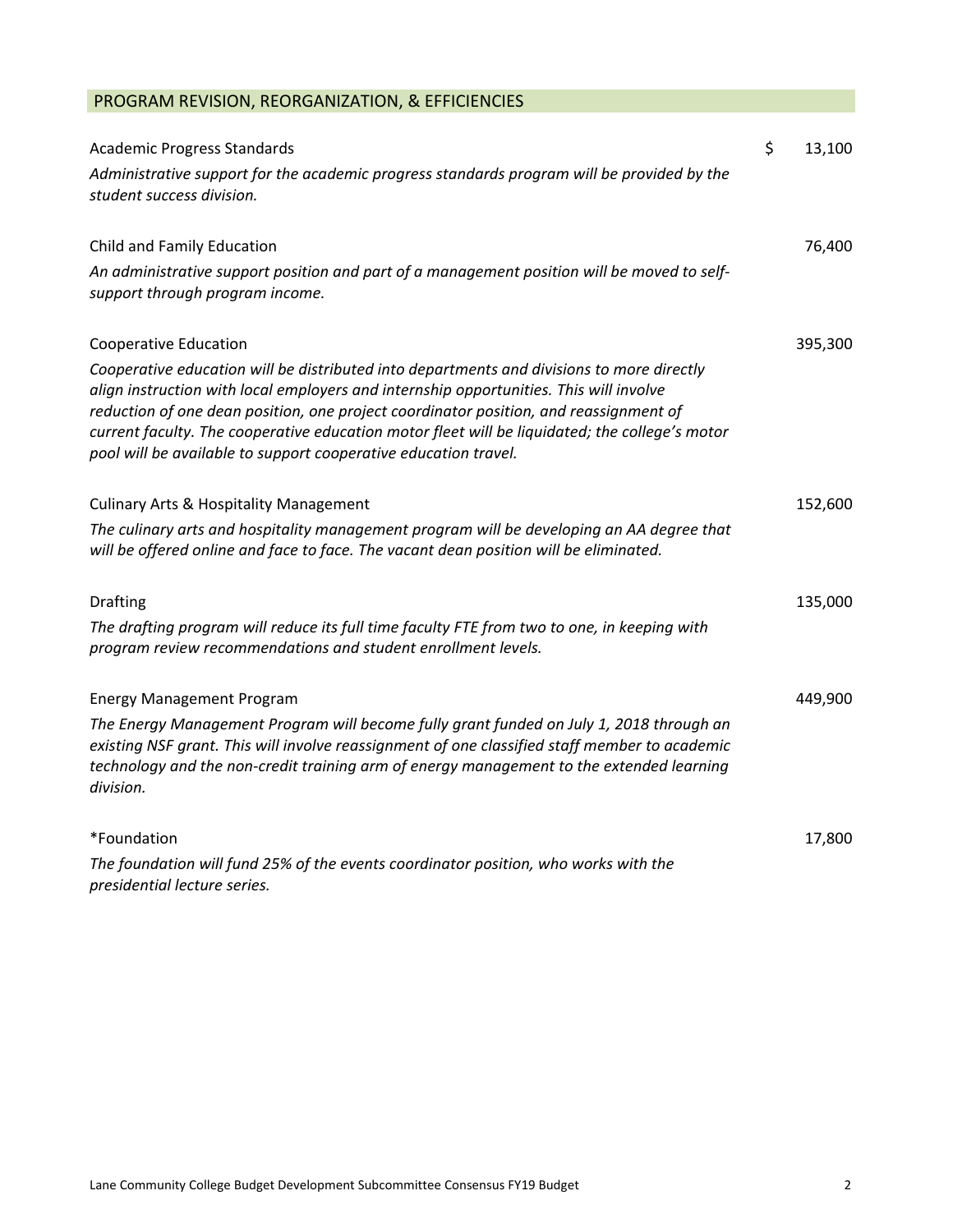| <b>Health Clinic</b><br>The health clinic estimates an additional \$125,000 of recurring new revenues generated<br>through increased visits and insurance billing for both students and employees.                                                                                                                                                                                                                                                                                                                                                                                                                                                                 | 125,000         |
|--------------------------------------------------------------------------------------------------------------------------------------------------------------------------------------------------------------------------------------------------------------------------------------------------------------------------------------------------------------------------------------------------------------------------------------------------------------------------------------------------------------------------------------------------------------------------------------------------------------------------------------------------------------------|-----------------|
| Health, Physical Education and Athletics<br>This reorganization involves moving health and physical education instruction to the health<br>professions division, while athletics will move to student affairs. The plan involves converting<br>the faculty athletic director position to a director of fitness, recreation and sports. It also<br>involves reassigning a project coordinator and reorganizing the employee wellness program<br>to minimize the cost to the college.                                                                                                                                                                                | 309,000         |
| *KLCC<br>The college will restore \$77,100 of the general fund transfer to KLCC.                                                                                                                                                                                                                                                                                                                                                                                                                                                                                                                                                                                   | 122,900         |
| <b>STUDENT ENROLLMENT &amp; RETENTION</b>                                                                                                                                                                                                                                                                                                                                                                                                                                                                                                                                                                                                                          |                 |
| Tuition - Enrollment Growth<br>At the January 2018 Budget Development Subcommittee Campus Forum, the subcommittee<br>received substantive feedback and ideas for improving enrollment and retention at the<br>college. Committee members have been working with the Office of Academic and Student<br>Affairs to develop actionable plans to impact enrollment in the coming year. The<br>subcommittee originally estimated a 3% enrollment reduction assumption for FY19, while a<br>2.5% reduction was incorporated in the March planning projection. If enrollment growth<br>plans are successfully executed, the committee estimates net growth of 2% in FY19. | \$<br>1,350,000 |
| ECONOMIC DRIVER/COMMUNITY PARTNERSHIPS                                                                                                                                                                                                                                                                                                                                                                                                                                                                                                                                                                                                                             |                 |
| <b>Extended Learning</b><br>The college has invested in the Extended Learning Division infrastructure to increase this<br>important training and economic development driver in the community. As a result, the<br>division is projected to see increased program revenue through customized training and<br>open enrollment                                                                                                                                                                                                                                                                                                                                       | \$<br>200,000   |
| <b>Rental Revenue</b>                                                                                                                                                                                                                                                                                                                                                                                                                                                                                                                                                                                                                                              | 154,000         |

*The college continues to explore partnerships and rental opportunities with academic institutions and community organizations, and has projected additional rental revenues for main campus, Cottage Grove, and the downtown Spilde Center.*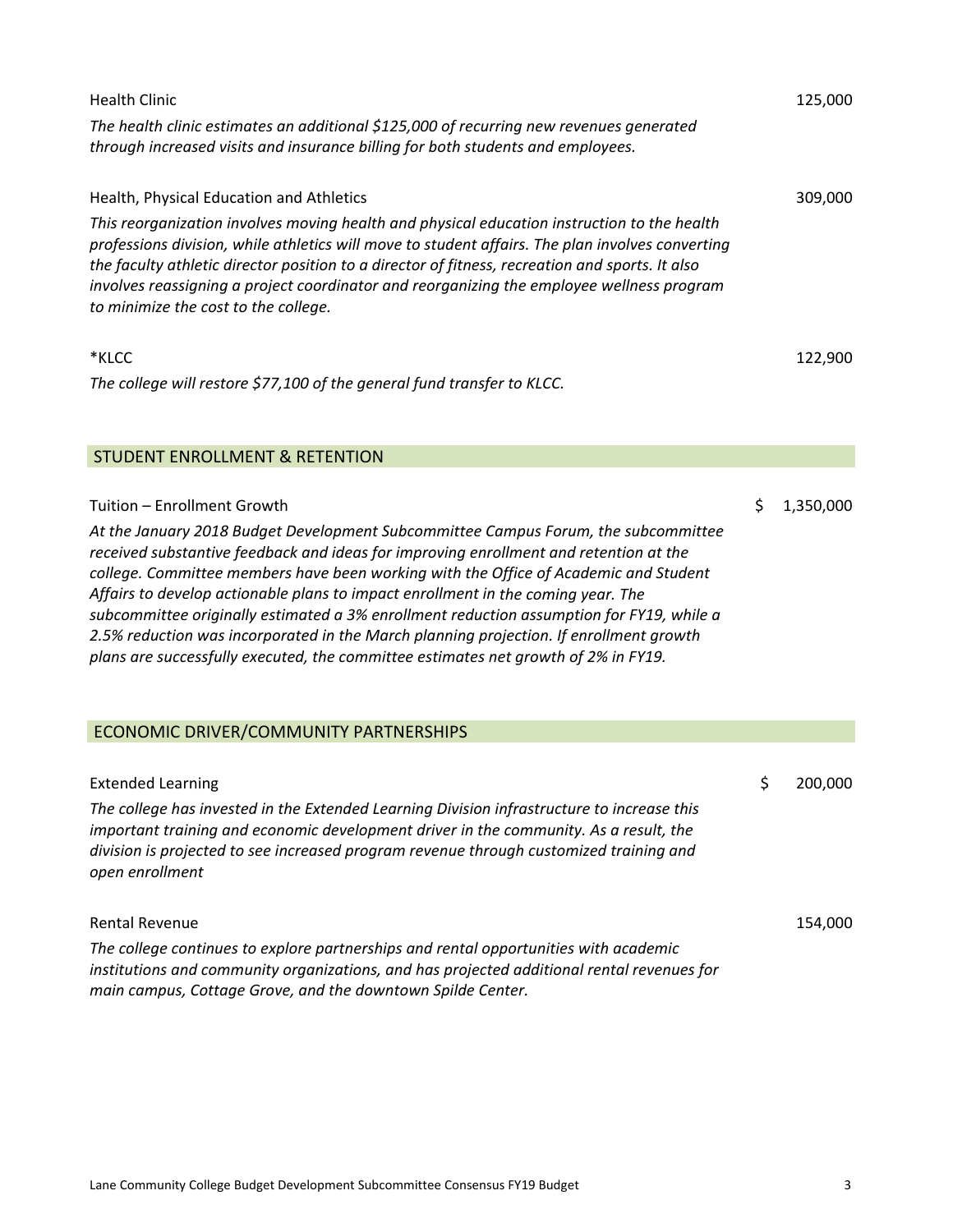## OTHER ‐ REVENUE

| <b>Grant Indirect</b>                                                                                                                                                                                                                                                                                                                                                                                                                                    | \$ | 250,000   |
|----------------------------------------------------------------------------------------------------------------------------------------------------------------------------------------------------------------------------------------------------------------------------------------------------------------------------------------------------------------------------------------------------------------------------------------------------------|----|-----------|
| College Finance is working with grant accountants and staff to maximize indirect charges<br>and revenue for grant activities.                                                                                                                                                                                                                                                                                                                            |    |           |
| *Plane Sale                                                                                                                                                                                                                                                                                                                                                                                                                                              |    | 255,300   |
| The Aviation Academy will sell two of its fleet planes that no longer serve the needs of the<br>program, resulting in one-time revenue in FY19.                                                                                                                                                                                                                                                                                                          |    |           |
| <b>Fund Balances</b>                                                                                                                                                                                                                                                                                                                                                                                                                                     |    | 1,850,000 |
| As part of annual fund balance review, the college has identified foundation and other funds<br>that will be transferred to the general fund to match with expenses already incurred. This<br>will result in \$450,000 in one-time revenue in FY19.                                                                                                                                                                                                      |    |           |
| Additionally, after reviewing the international students program fund balance, college<br>contribution and required reserves, the budget development subcommittee is recommending<br>an increase of \$1.4M from the international student program to FY19 administrative<br>recovery.                                                                                                                                                                    |    |           |
| <b>OTHER - EXPENSE</b>                                                                                                                                                                                                                                                                                                                                                                                                                                   |    |           |
|                                                                                                                                                                                                                                                                                                                                                                                                                                                          |    |           |
| Capital Outlay<br>The college provides an annual \$700,000 capital outlay allocation for strategic investment in<br>equipment and other capital items that cannot be supported through materials & services<br>budgets or other funding sources. The college withheld all but \$50,000 of the allocation in<br>FY18. The budget development subcommittee recommends funding \$175,000 of the<br>allocation in FY19 to support critical investment needs. |    | 525,000   |
| <b>Early Separation Incentives</b>                                                                                                                                                                                                                                                                                                                                                                                                                       |    | 750,000   |
| Early separation incentives were offered to all three employee groups, with a notification<br>deadline of April 9. 11 faculty, 20 classified staff, and 1 manager participated in the<br>program. The budget development subcommittee, with the college cabinet's approval has<br>established a net savings estimate of \$750,000 for FY19. Savings will be realized by                                                                                  |    |           |

*restructuring positions, holding positions open, and placement of new hires.*

## Funded Vacancies and Reassignment 1,108,600

*The budget development subcommittee has identified a savings target of \$1,108,600 to be realized through holding open management, faculty, and classified staff positions, and also reassigning some staff into funded vacancies. College cabinet will be working with departments to review and approve positions to achieve this target.*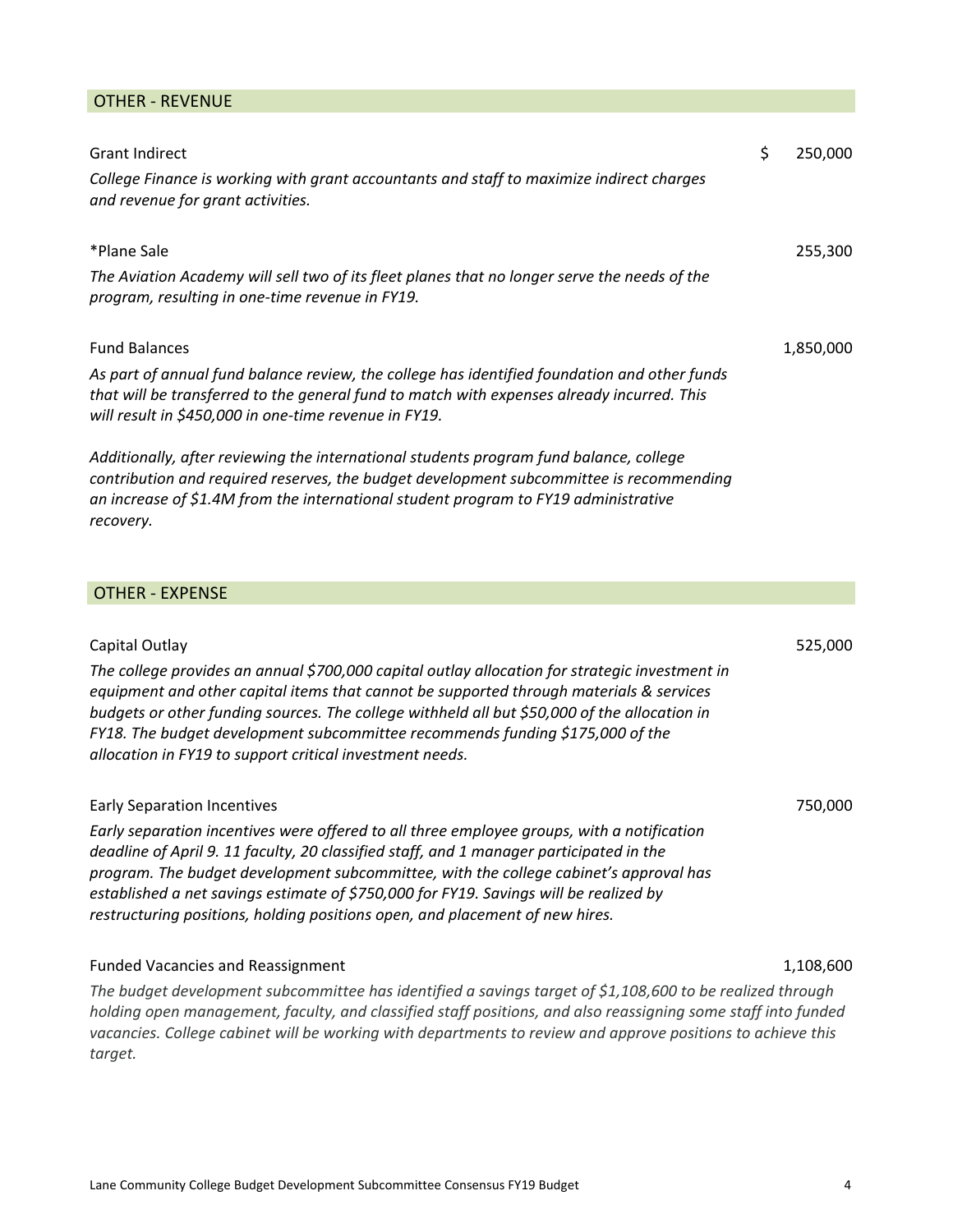| Internet/Phone Stipend                                                                                                                                                                                                                                       | 28.100  |  |
|--------------------------------------------------------------------------------------------------------------------------------------------------------------------------------------------------------------------------------------------------------------|---------|--|
| The college is going through a process of reviewing and updating cell phone stipend<br>authorizations based upon essential job functions. All employees will need to apply for a new<br>cell phone stipend authorization that will take effect July 1, 2018. |         |  |
| Part-Time                                                                                                                                                                                                                                                    | 139.500 |  |
| Part-time budgets will be reduced for public safety (\$35,000), academic and student affairs<br>special projects (\$69,500), and part-time faculty backfill for release (\$35,000).                                                                          |         |  |

**Total Balancing Items \$ 5,904,000**